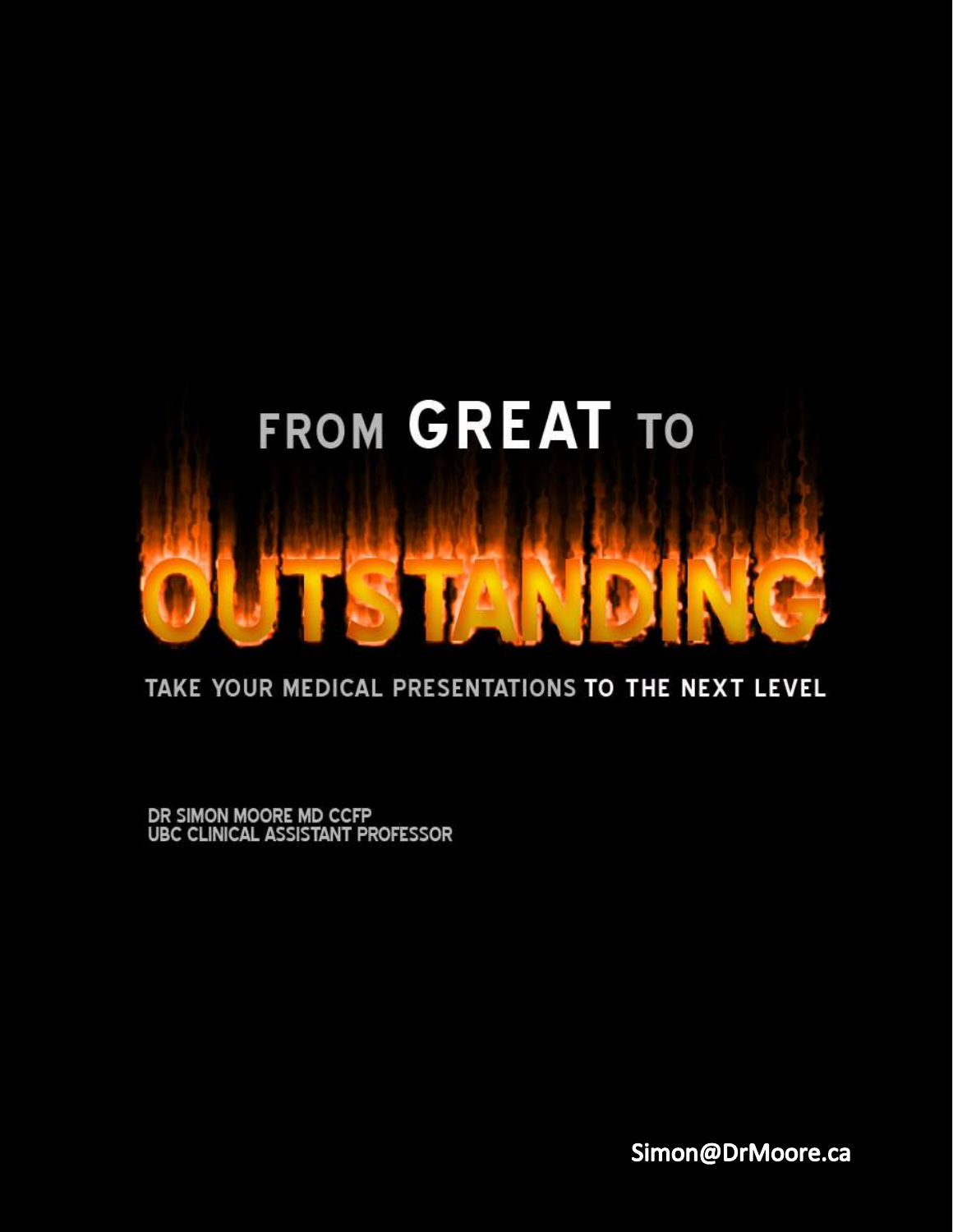## **Disclosures**

#### **Faculty / Presenter Disclosure**

Faculty: Dr. Simon Moore Relationships with Commercial Interests:

> - The Review Course in Family Medicine (Founder)

#### **Disclosure of Commercial Support**

- This program has received no financial support.
- This program has received no in-kind support.

#### **Mitigating Potential Bias**

- No further mention of The Review Course will be made in this handout

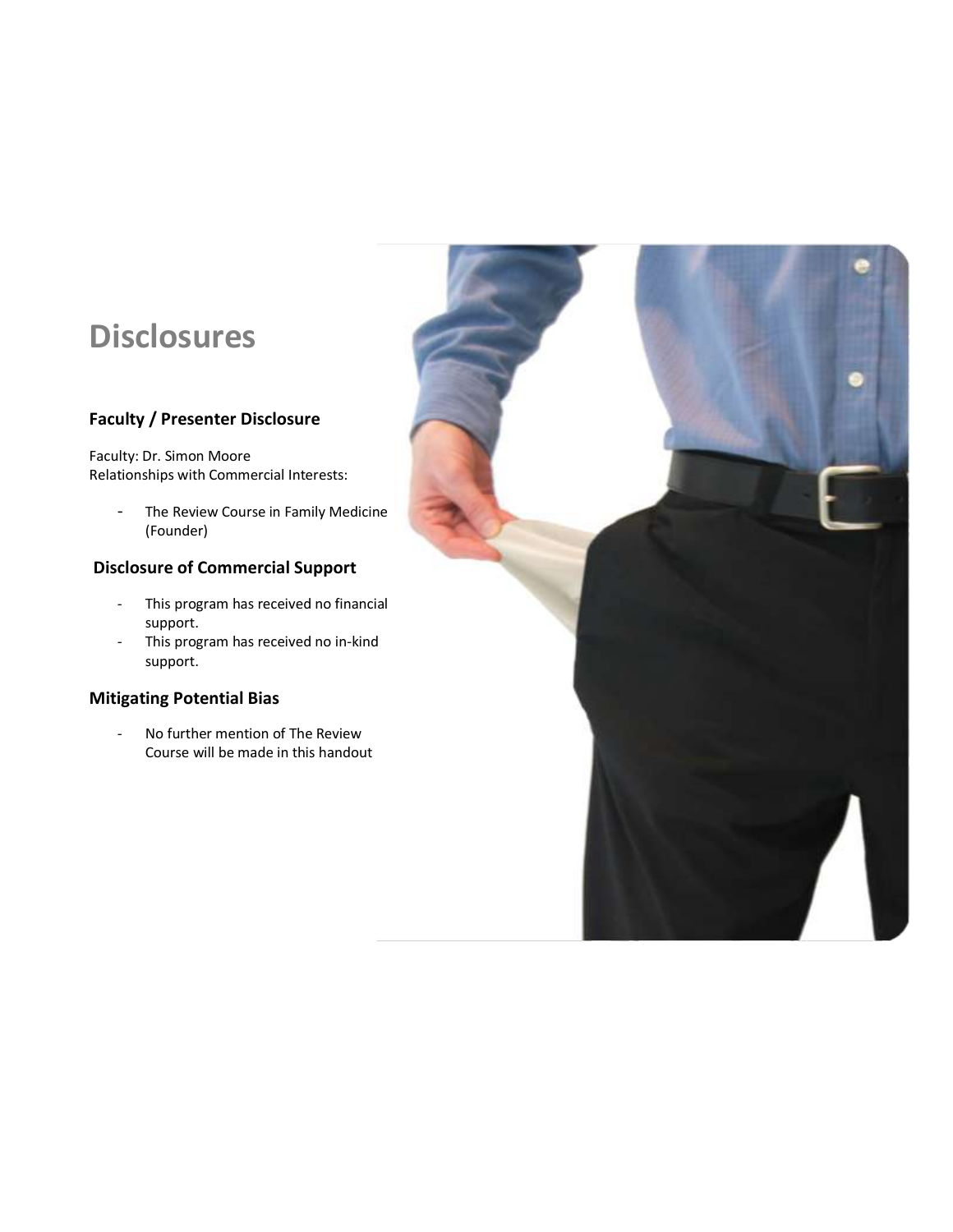# **Presentation slides available at http://Learn.DrMoore.ca**

## **Useful Websites for Royalty-Free Images**

- **Google Image Search -** Click "Search Tools" then "Labeled for Reuse".
- **Pixabay**
- **Freeimages.net**
- **Flickr.com**  "Advanced Search" for Creative Commons Licensed

Not all images are public domain – be sure to appropriately credit if you reuse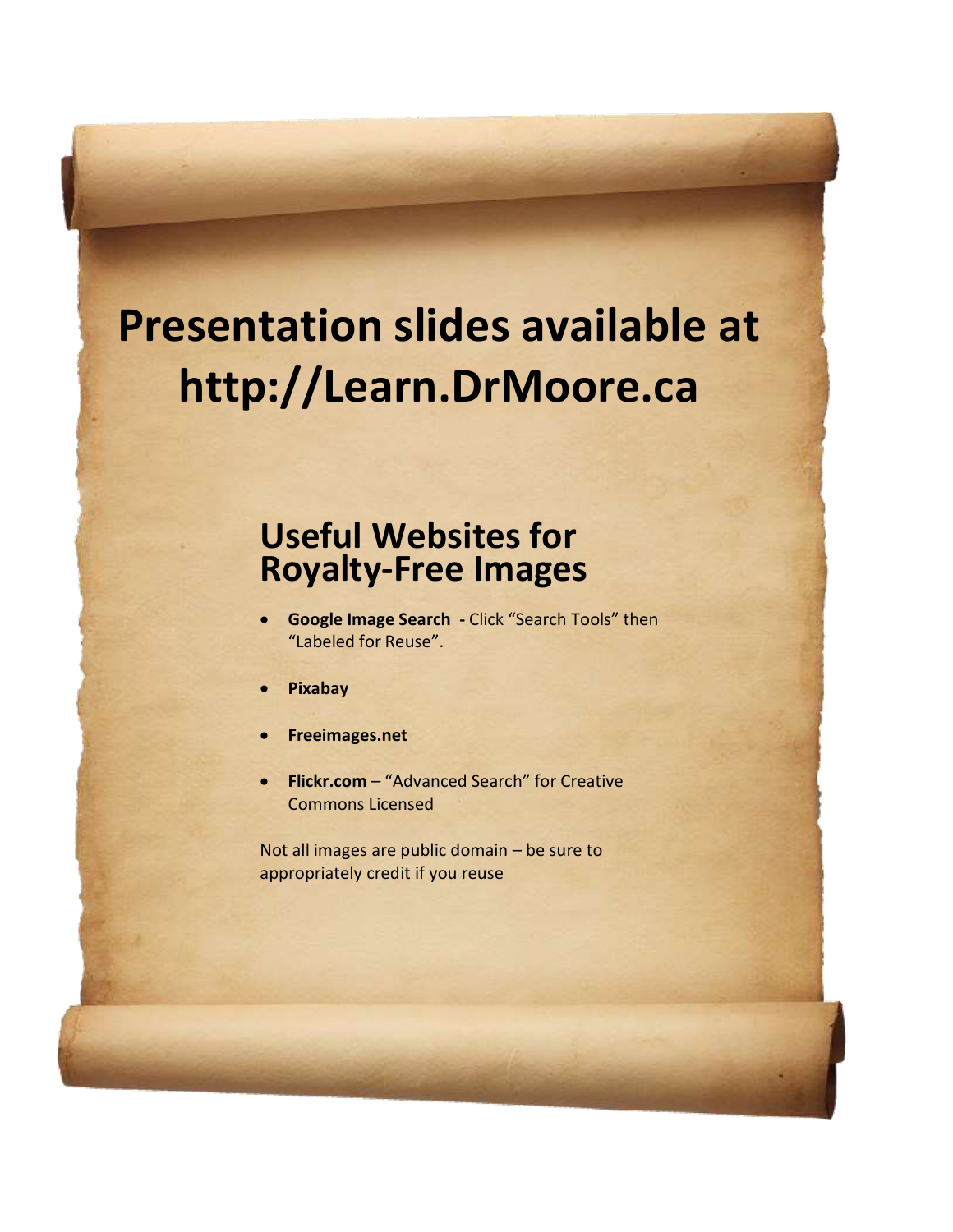# **Features of GOOD Presentations**

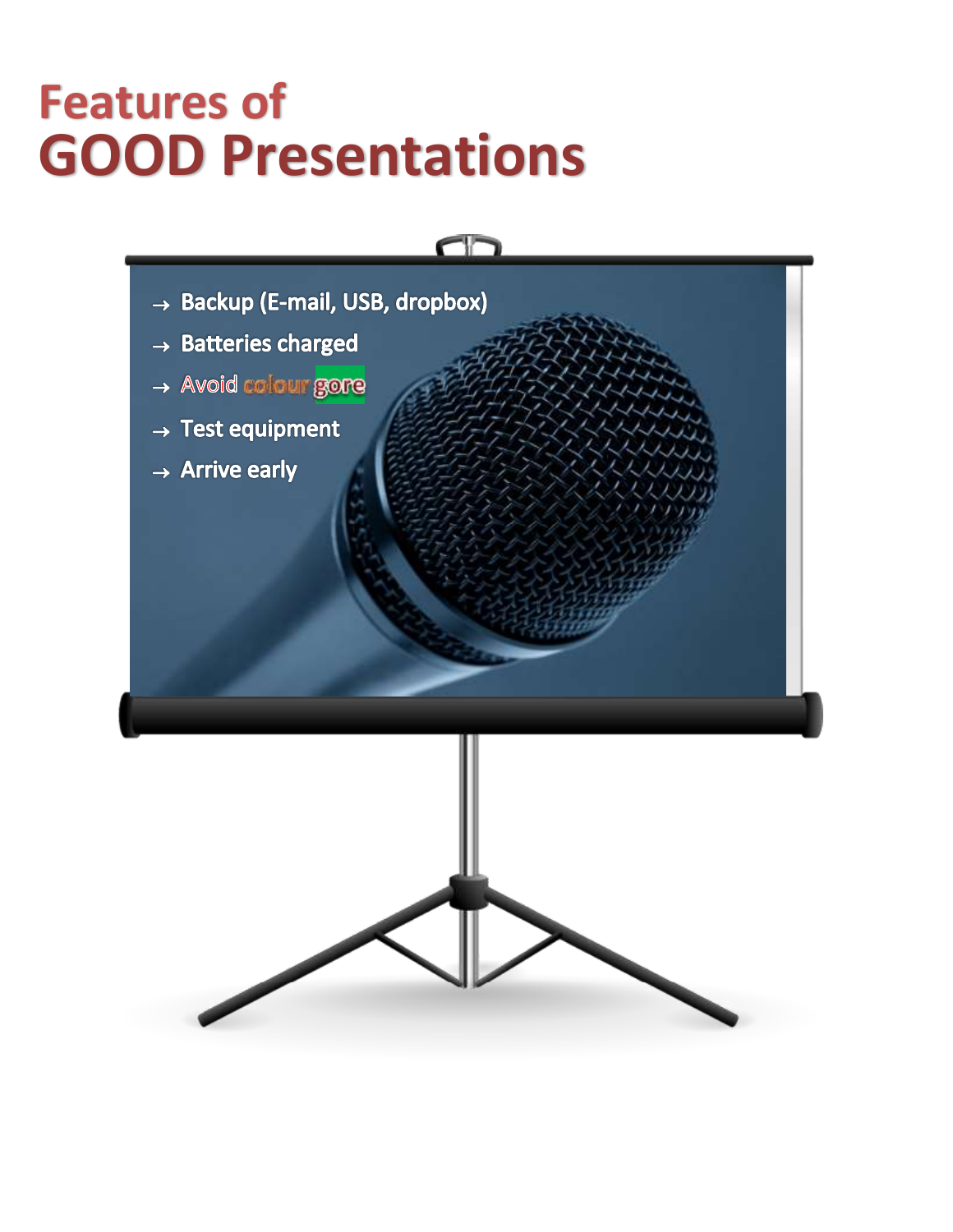# **Features of GREAT Presentations**

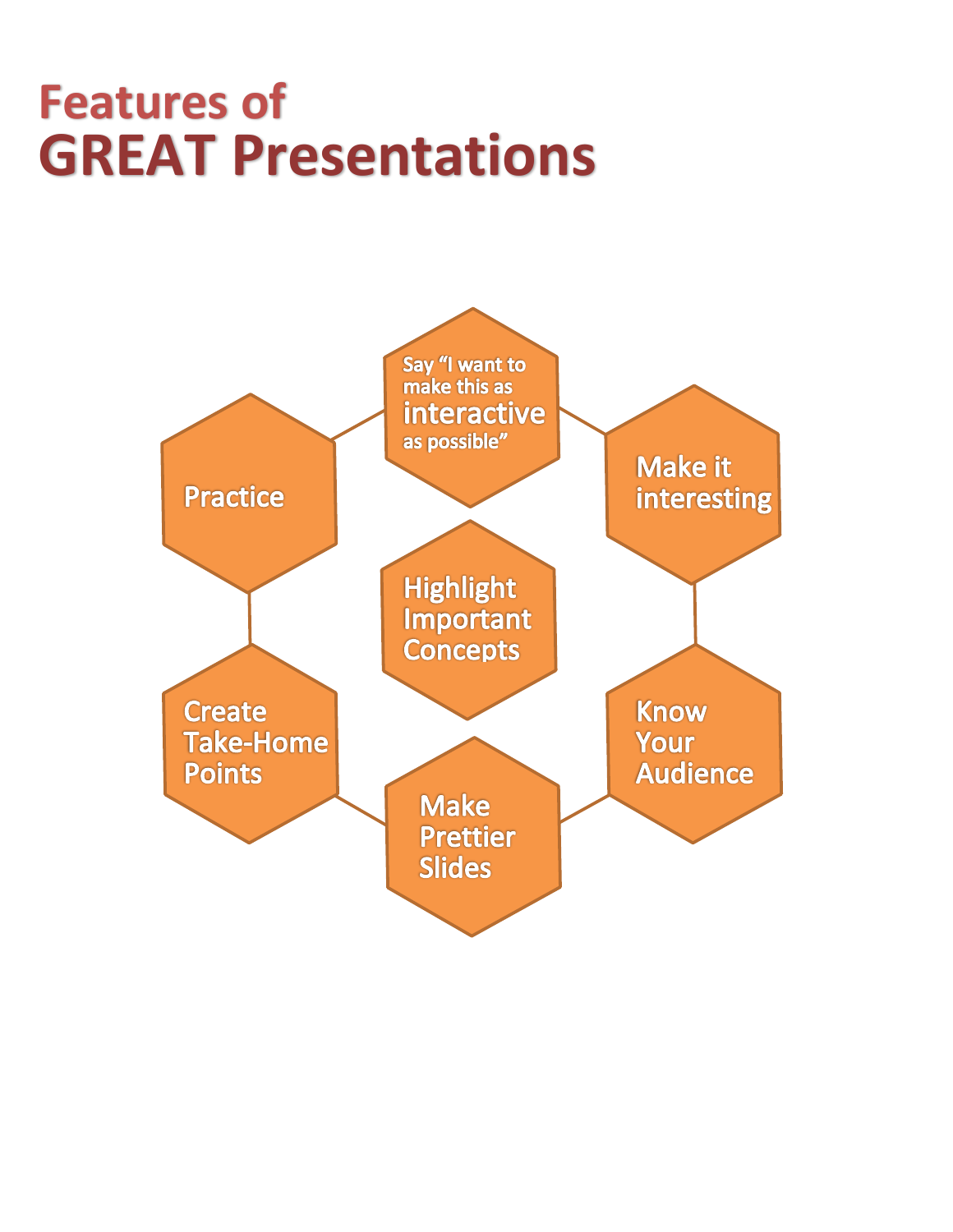# **Features of OUTSTANDING Presentations**

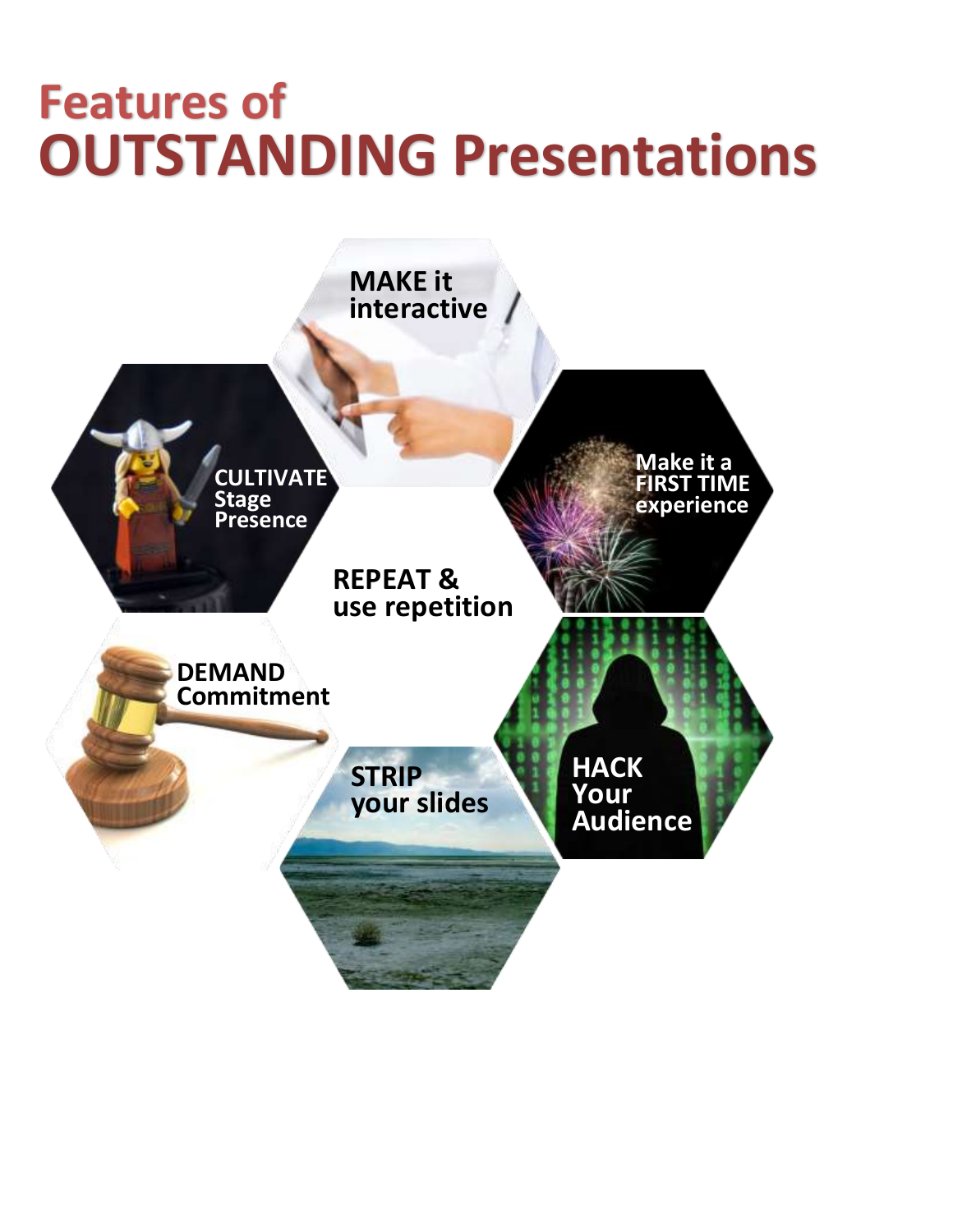# **FIRE UF**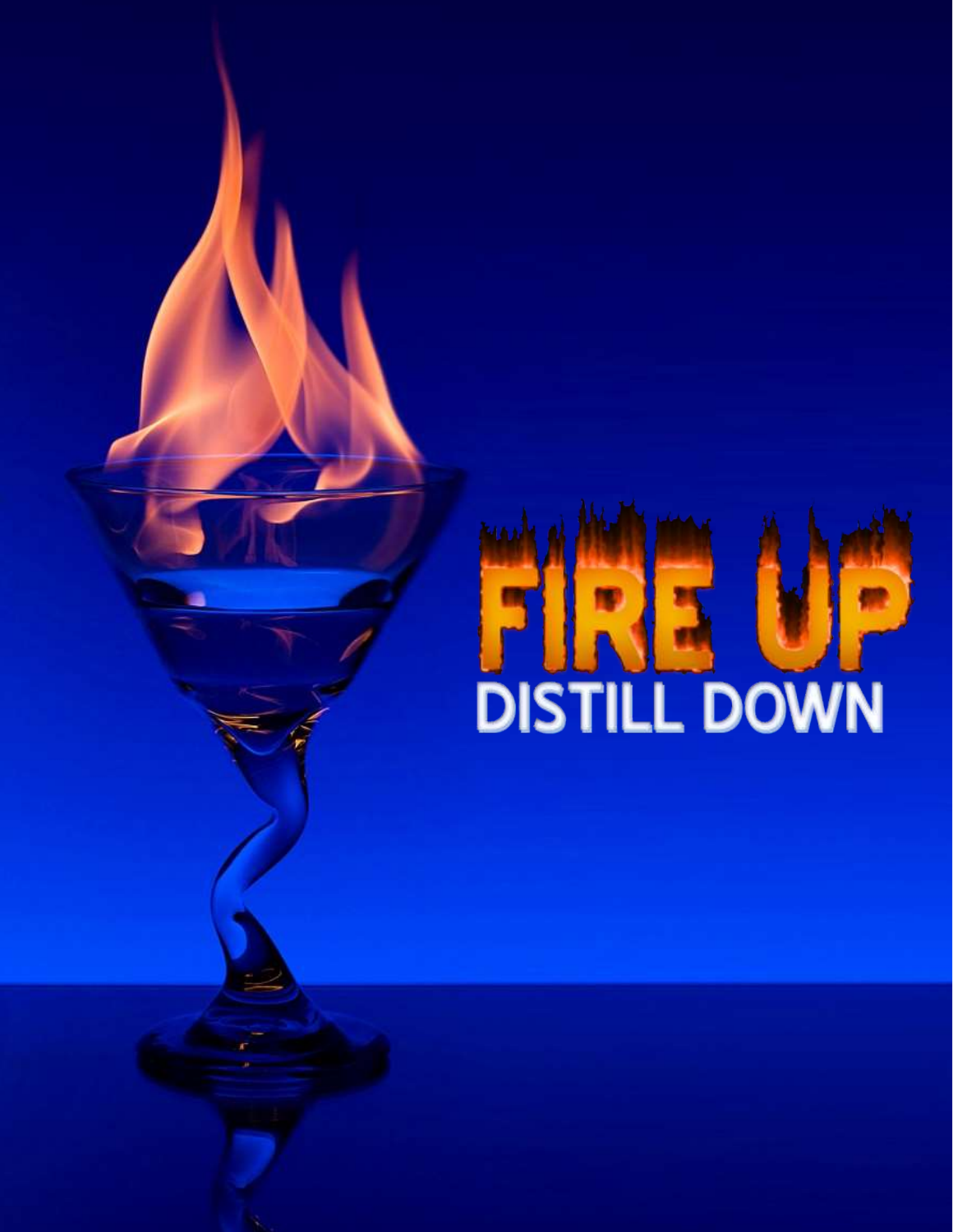**Increase interactivity**



## **Make it a FIRST TIME experience**

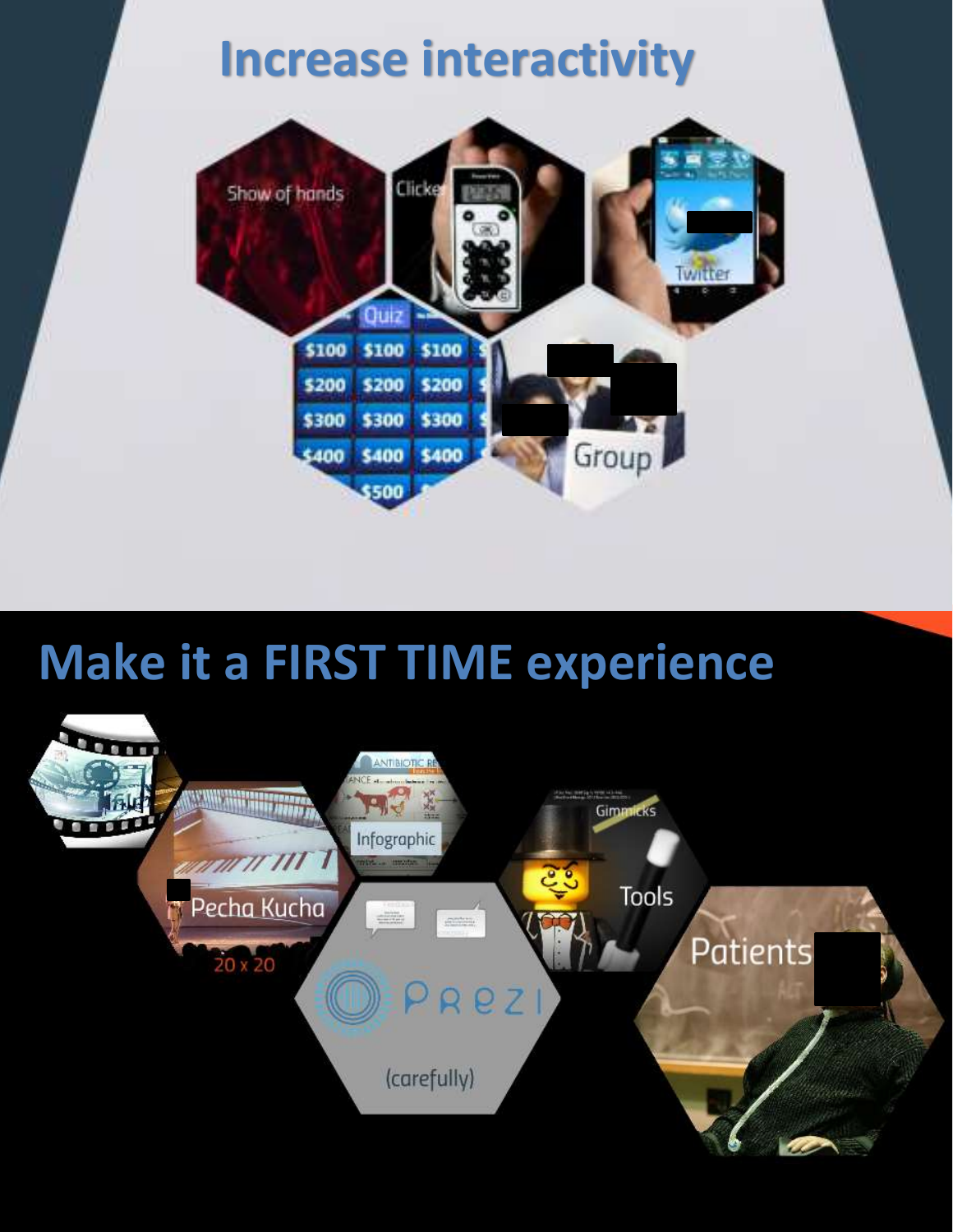### **Interesting Links & Citations**

**AAMC Effective Use of Educational Technology in Medical Education.** https://members.aamc.org/eweb/upload/Effective Use of Educational.pdf

**Successful lecturing: a prospective study to validate attributes of the effective medical lecture.** Copeland HL, Longworth DL, Hewson MG, Stoller JK. J Gen Intern Med. 2000 Jun;15(6):366-71. http://www.ncbi.nlm.nih.gov/pubmed/10886470

**Can We Make Grand Rounds "Grand" Again?** Sandal S, Iannuzzi MC, Knohl SJ. J Grad Med Educ. 2013 Dec; 5(4): 560–563. http://www.ncbi.nlm.nih.gov/pmc/articles/PMC3886451/

**Applying multimedia design principles enhances learning in medical education.** Issa N, Schuller M, Santacaterina S, Shapiro M, Wang E, Mayer RE, DaRosa DA. Med Educ. 2011 Aug;45(8):818-26. http://www.ncbi.nlm.nih.gov/pubmed/21752078

**Teaching for understanding in medical classrooms using multimedia design principles.** Issa N, Mayer RE, Schuller M, Wang E, Shapiro MB, DaRosa DA. Med Educ. 2013 Apr;47(4):388- 96. http://www.ncbi.nlm.nih.gov/pubmed/23488758

**Does body language help a TED Talk go viral? 5 nonverbal patterns from blockbuster talks** http://blog.ted.com/bodylanguage-survey-points-to-5-nonverbal-features-that-make-tedtalks-take-off/

**How to give a killer presentation** https://hbr.org/2013/06/howto-give-a-killer-presentation/

**Adult learning models for large-group continuing medical education activities.** Stephens MB, McKenna M, Carrington K. Fam Med. 2011 May; 43(5):334-7.

**Incidence of and risk factors for nodding off at scientific sessions.** Rockwood K, Hogan DB, Patterson CJ. Can Med Assoc J. 2004; 171 (12).

**The Doctor Fox Lecture: A Paradigm of Educational Seduction.** Naftulin DH, Ware JE, Donnelly FA. J Med Educ 1973; 48(7), 630- 35.

**Continuing education meetings and workshops: effects on professional practice and health care outcomes.** Forsetlund L, Bjørndal A, Rashidian A, Jamtvedt G, O'Brien MA, Wolf F, Davis D, Odgaard-Jensen J, Oxman AD. Cochrane Database Syst Rev. 2009 Apr 15;(2):CD003030.

http://www.ncbi.nlm.nih.gov/pubmed/19370580

**Death by PowerPoint - the need for a 'fidget index'.** Harden RM. Med Teach. 2008;30(9-10):833-5. http://www.ncbi.nlm.nih.gov/pubmed/19117220

**The psychological basis of problem-based learning: A review of the evidence.** Norman GR, Schmidt HG. Acad Med. 1992;67:557– 65.

**Characterizing the Effective Modern Medical School Lecture**. Lau KHV, Fallar R, Friedman E. Med Sci Educ 2015;25(2):107-12.

**Best Practices in Medical Teaching.** Stahl SM, Davis RL. 2011. New York (NY): Cambridge University Press

**Talk like TED**. Gallo, C. 2014. St. Martin's Press.

**Presentation Magic!: Achieving Outstanding Business Presentations Using the Rules of Magic.** Fitzherbert N. 2011. Marshall Cavendish.

**What's the Use of Lectures?** Bligh DA. San Francisco: Jossey-Bass Publishers.